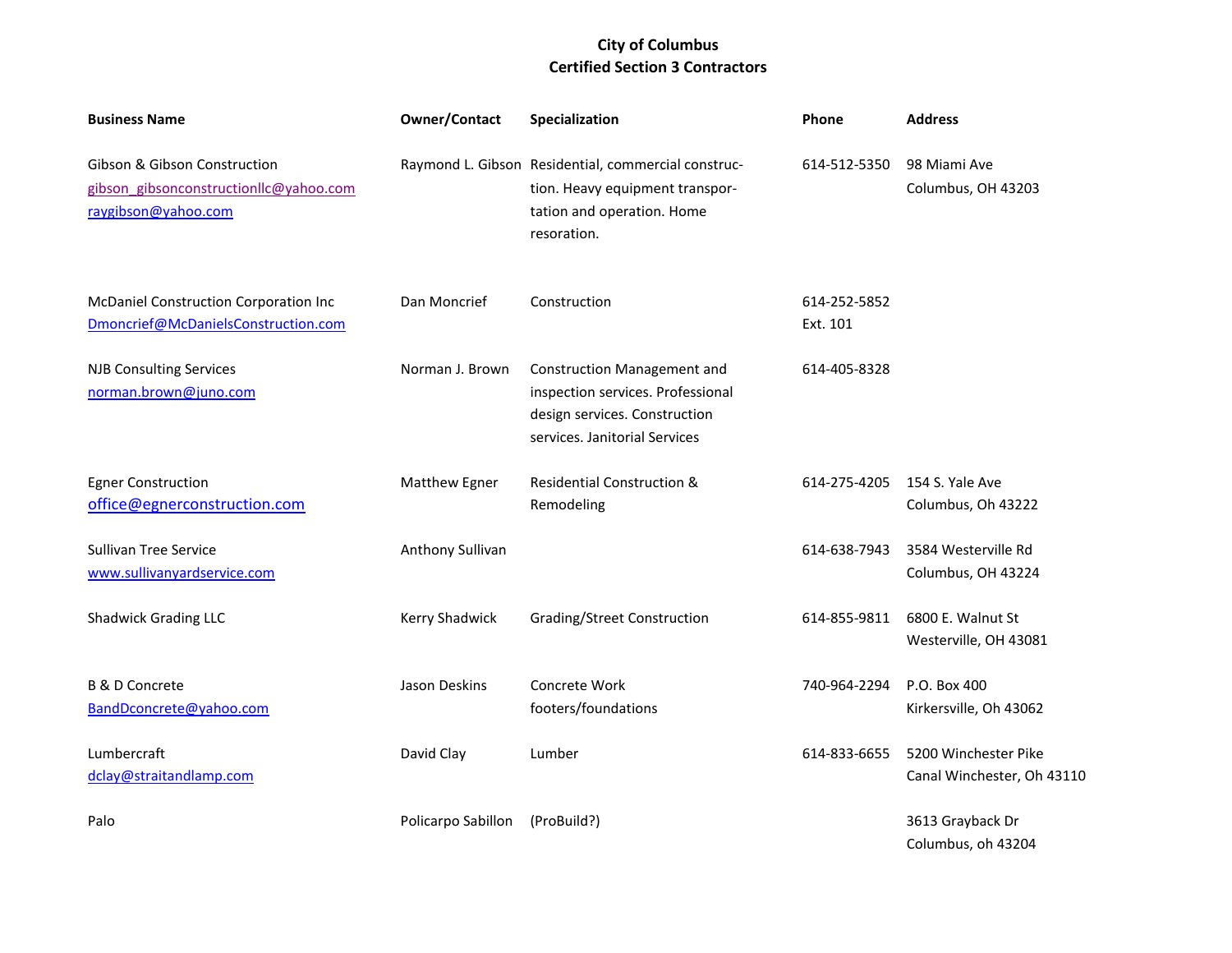| <b>Business Name</b>                                              | <b>Owner/Contact</b>                 | Specialization                           | Phone        | <b>Address</b>                                      |
|-------------------------------------------------------------------|--------------------------------------|------------------------------------------|--------------|-----------------------------------------------------|
| <b>Graves Construction</b>                                        | Glenn Graves                         | Construction                             |              | 5195 St. Rt. 656<br>Marengo, Ohio                   |
| Suburban Steel Supply Company<br>debellis@suburbansteelsupply.com | <b>Mark DeBellis</b>                 | Steel/Ornamental/Structural              | 614-737-5501 | 1900 Deffenbaugh St<br>Gahanna, Oh 43230            |
| Patrick Jacobs                                                    | Patrick Jacobs                       | Drywall                                  | 614-306-8656 | 205 S. Allen Street<br>Williamsport, Oh 43164       |
| <b>M&amp;L Exteriors</b>                                          | Mark Lotyes                          |                                          |              | P.O. Box 1151<br>Hebron, Oh 43025                   |
| <b>Fredy Gonzales Painting</b>                                    | <b>Fredy Gonzales</b>                | Painting                                 |              | 5151 Dry Creek Dr<br>Dublin, Oh 43016               |
| Parkfied Insulation<br>office@parkfieldinsulation.com             | <b>Bill Hatfield</b>                 | <b>Environmentally Safe Insulation</b>   | 614-336-2618 | P.O. Box 1307<br>Delaware, Oh 43065                 |
| David & Associaties, Inc                                          | <b>Timothy David</b>                 |                                          |              | P.O. Box 1176<br>Westerville, Oh 43086              |
| Smith & Associates Excavating, Inc                                | Kenneth Belczak                      | Excavating/Waterproofing                 | 740-362-3355 | 7257 St. Rt. 37 E<br>Sunbury, Oh 43074              |
| Power Up Renewable Energy                                         | <b>Stacie Shifflet</b>               | <b>Residential Electrical Contractor</b> | 740-657-1969 | 6447 Valley Chase Ct,<br>Galena, Oh 43021           |
| <b>B R Builds</b>                                                 | <b>Brian Hartman</b>                 |                                          |              | 4571 Parkwick Dr<br>Columbus, oh 43228              |
| The Roofing Boy                                                   | Oscar Daniel Zacaria Roof Contractor |                                          | 614-266-4445 | 3094 E. Livingston Ave Apt 10<br>Columbus, Oh 43227 |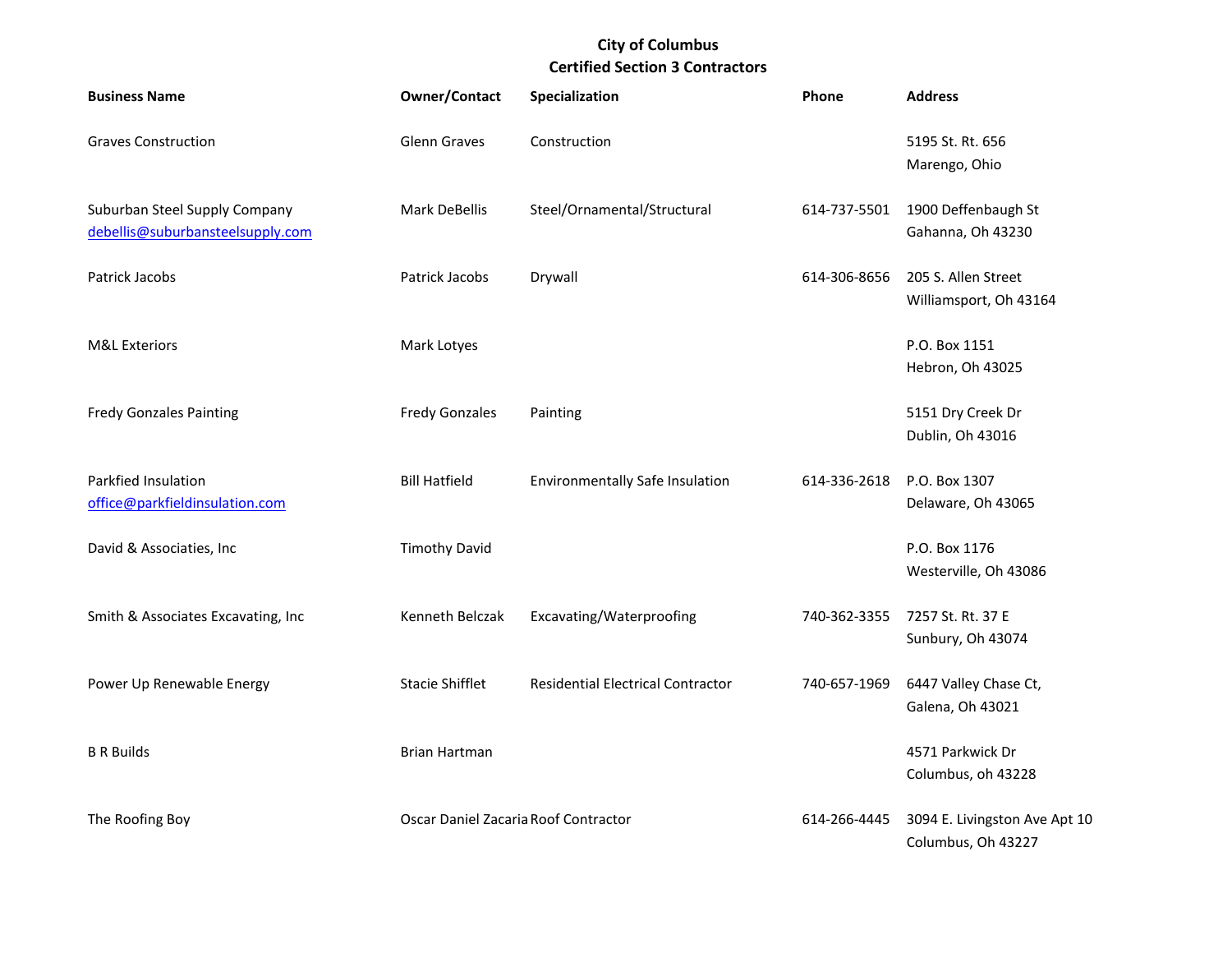| <b>Business Name</b>                                                        | <b>Owner/Contact</b>   | Specialization                    | <b>Phone</b> | <b>Address</b>                                                  |
|-----------------------------------------------------------------------------|------------------------|-----------------------------------|--------------|-----------------------------------------------------------------|
| Seymour Excavation                                                          | Nathan Seymour         |                                   | 740-335-1212 | 8544 Washington Waterloo Rd<br>Washington Court House, Oh 43160 |
| Capital City Custome Home Improve<br>Capcitycustomhomeimprovement@gmail.com | <b>Scott Reed</b>      | Home Remodeling                   | 614-782-2169 | 5957 Haughn Rd. Suite B<br>Grove City, Oh 43123                 |
| Performance Renovations, LLC                                                | Nicholas Gabriel       | Home Remodeling                   | 614-402-7014 | 13629 Capetown Ave<br>Pickerington, Oh 43147                    |
| Budget Door, Inc                                                            | Lewis Bruzzard         | Garage Door installation & repair | 614-276-1100 | 1656 Brown Road<br>Columbus, Oh 43229                           |
| Energy Tech Insulation, Inc<br>glenkubinski@energytechinsulation.com        | Glen Kubinski          | Insulation Installation           | 614-487-8884 | 1118 Hepplewhite St<br>Westerville, Oh 43081                    |
| MG Hauling, LLC                                                             | Mike George            | <b>Construction Hauling</b>       | 614-374-4268 | 1342 Wild Oaks Dr<br>Columbus, Oh 43204                         |
| Hina Environmental Solutions, LLC<br>bhina@hinaenvironmental.com            | <b>Brian Hina</b>      | Asbestos, Lead & Mold Removal     | 614-272-8780 | 2824-B Fisher Rd<br>Columbus, Oh 43204                          |
| World Wide Business Services, Corp                                          | Denise Gesick          | <b>Asbestos Abatement</b>         | 614-409-1000 | 250 Ross Rd<br>Whitehall, Oh 43213                              |
| Sentinel Alarm Company<br>sentinelalarmohio@gmail.com                       | <b>Darrell Francis</b> | Alarm Systems                     | 614-454-3175 | 2246 Mock Rd<br>Columbus, Oh 43219                              |
| A.B. Robertson Excavation, LLC                                              | Aren Robertson         |                                   | 740-659-1181 | 13800 Twp Rd 64<br>Glenford, Oh 43739                           |
| King Concrete, Inc<br>thomasking@kingconcrete-increte.com                   | Thomas A. King         | Concrete                          | 614-279-4181 | 770 Kaderly Dr<br>Columbus, Oh 43228                            |